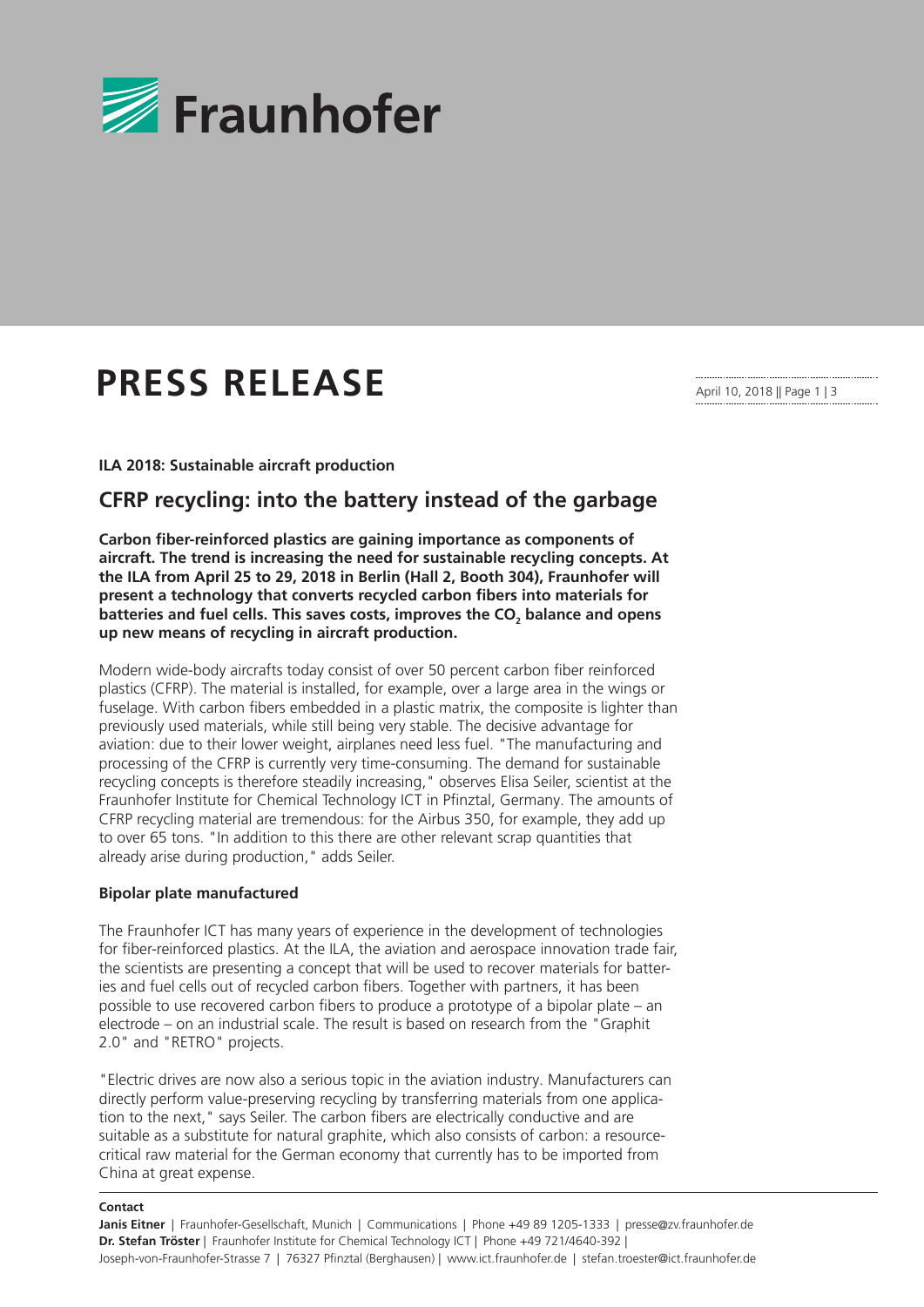

#### **Food for 3D printing**

Another advantage: recycled CFRP can be used for additive manufacturing processes such as 3D printing. "This is also a trending topic in the industry that makes production processes more efficient and saves costs," says Seiler. After all, aircraft manufacturers also have to comply with the European Union (EU) requirements that have been in force since 2015: up to 85 percent of the average weight of a used vehicle has to be recycled. In addition: In Germany, the landfilling of CFRP is prohibited, and waste incineration plants can refuse to accept the material.

#### **Pyrolysis with microwave radiation**

The CFRP experts have developed a special process with which carbon fibers can be recovered from the plastic matrix. To do so, they use microwave radiation to burn the plastic matrix that surrounds the fibers. So that the fibers do not burn up at temperatures of up to 900 degrees Celsius, the combustion has to be performed without oxygen. "In technical jargon, this is called pyrolytic decomposition," Seiler explains. The advantage of microwave radiation: energy efficiency – a whole oven no longer needs to be heated, just the component itself. The colleagues of the Polymer Engineering department at the Fraunhofer ICT embed the recovered fibers in thermoplastic material. This composite material has similar properties to graphite and is suitable for the production of bipolar plates. "Our prototype passed all the tests for conductivity, density and corrosion resistance perfectly," reports Seiler.

"We've proven that it's generally feasible to use recycled CFRP fibers to produce bipolar plates for batteries and fuel cells. This shows that recycling works in a holistic approach. This is particularly interesting for the aviation industry," says Seiler in summarizing the added value of the research work. Both the recycled CFRP as well as the bipolar plates made from it can be seen at the ILA. The next steps until early summer are the characterization of the bipolar plates in the battery cell network and studies concerning the life cycle assessment. "Then, we want to tune the technology so that we can manufacture bipolar plates from recycled CFRP in series – for example, with an aviation partner," concludes Seiler.

**PRESS RELEASE**  April 10, 2018 || Page 2 | 3